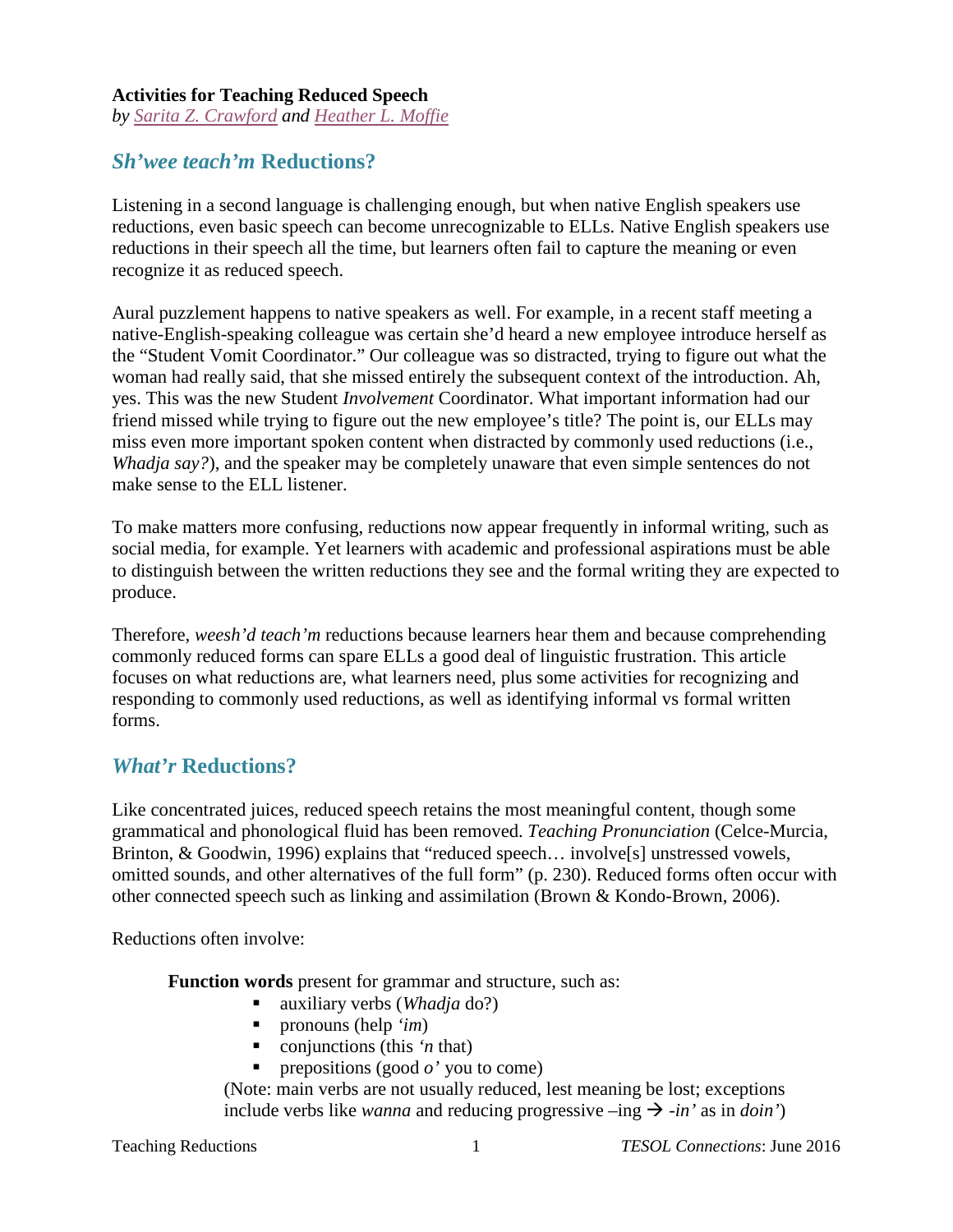#### **Unstressed syllables Vowel modification**: can */kən/* **Consonant sounds** that are:

- missing: a lot of  $\rightarrow$  *lotta*, **them/him**  $\rightarrow$  *'em*
- radically changed: What are you  $\rightarrow$  *Whatcha*

#### **Combinations** of the above:

In extreme cases of reductions and linking, phrases may be heard as new words: When did you get here?  $\rightarrow$  *Whenja get 'ere?* 

Learners who hear "When did you get ear?" may think, "What a strange question. We are all born with ears."

## *Whad'da* **Learners Need?**

#### **Learners Must Recognize Reductions**

We consider reductions primarily a receptive skill and focus mainly on comprehension because:

- Reductions are prevalent in everyday spoken language, including educated, professional speech; learners have *gotta* understand '*em* because they will hear '*em*!
- ELLs are best understood when articulation is clearest, and they need never produce reductions to be understood (yet they frequently attempt to reduce their own speech often with bewildering results).
- Learners must now decode both spoken and written reductions, increasingly prevalent in informal writing (e.g., social media).

Unless reductions and connected speech are taught specifically, learners are likely to miss, mishear, or misunderstand even familiar forms. For learners accustomed to carefully articulated ESL recordings of "shouldn't have been," hearing "*should'n'a'bin*" could easily be misinterpreted as a new word. To reduce such comprehension handicaps, ELLs need to recognize—and deserve to understand—just how "I am going to" could possibly become "I'm *gonna*" or even "*I'm'onna*" in spoken language.

## *Wherd'ya* **Draw the Line?**

When learning to recognize reductions, ELLs benefit from intentional instruction followed by ongoing comprehension practice. One technique for introducing a reduced form is to show, step by step, how the full form gets condensed into reduced speech.

In "*Wherd'ya* draw the line?", teachers choose a common reduction like "I'm *gonna,*" [\(click here](http://www.avspeechtherapy.com/wp-content/uploads/2013/06/reductionsorig.pdf)  [for additional U.S. examples;](http://www.avspeechtherapy.com/wp-content/uploads/2013/06/reductionsorig.pdf) PDF) and demonstrate its evolution from the most formal written form to the most reduced, informal, spoken form (See Figure 1; Moffie, 2012). Here's how:

- 1. Start by writing the full form at the top of the board (e.g., "I am going to go.")
- 2. On each line below it, rewrite it with any acceptable contractions (noting only one change per line).
- 3. On each succeeding line, rewrite it with each reduction or small pronunciation change (again, only one change per line).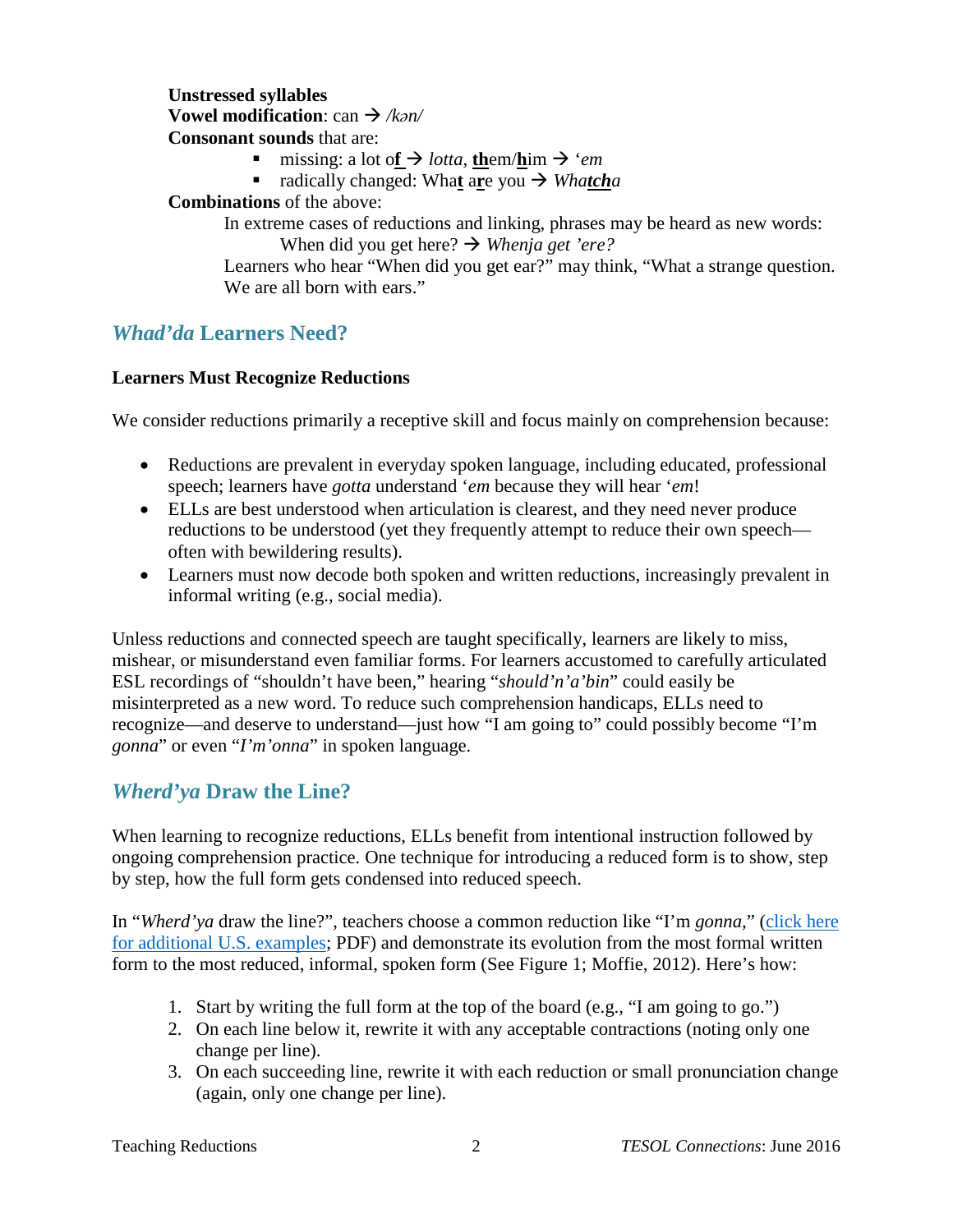- 4. When the form is fully reduced, ask students, "*Wherd'ya* draw the line?" In other words, where does the acceptable written form end and the informal reduction begin? (And introduce this common idiom, while you're at it!).
- 5. Once ELLs discern the dividing line, draw a bold horizontal line separating what learners should write and speak (above the line) from what they will hear and need to understand (below the line).
- 6. Clearly indicate any transliterated reductions with a different color or italics (as we've done in this article). Then use this system consistently to reinforce what is acceptable in formal writing.
- 7. In future classes, use "*Wherd'ya* draw the line?" as a reference point: When reduced forms arise, ask learners, "Does that go above or below the line?" In other words, is the form mostly something they will hear and should understand or also something they can write and speak in any context?

| SHOW how the full form gets reduced |                         |  |                   |
|-------------------------------------|-------------------------|--|-------------------|
|                                     | I am going to go.       |  |                   |
|                                     | I'm going to go.        |  | write & speak     |
|                                     | I'm going ta go.        |  |                   |
|                                     | I'm <i>goiri</i> ta go. |  | hear & understand |
|                                     | I'm <i>gonna</i> go.    |  |                   |
|                                     | I'm 'onna go.           |  |                   |
|                                     |                         |  |                   |

Figure 1. "*Wherd'ya* draw the line?" activity

Simple as this seems, we've seen students' eyes open when using this technique, saying that while they had heard "I'm *gonna* go," they never realized that it was the same as the "be going to" future tense they had learned in grammar class.

Additionally, activities like "*Wherd'ya* draw the line?" help learners distinguish between informal spoken English vs. standard written forms. Prior to texting and social media, it *couldabin* sufficient to teach learners only to recognize the spoken forms; however, ELLs now see reductions in informal writing on a daily basis. Learners also *needta* know what's "acceptable," particularly if they have academic and professional aspirations; assist them by clearly and consistently marking any unacceptable written forms.

# **Practice Responding to Reductions**

Learners need a lot of practice recognizing and responding to reductions. In addition to using dictations, poems, and songs that include reductions, we recommend the following game, "*Whatcha gonna* say?" (See Figure 2; created collaboratively at INTO CSU). To play this game, the teacher asks the questions orally, and at first only the multiple-choice answers are visible to the learners. This forces learners to listen carefully and process the reduction along with the rest of the question. If the student has difficulty, the written question may later be revealed, showing the full form of the reduction that was spoken.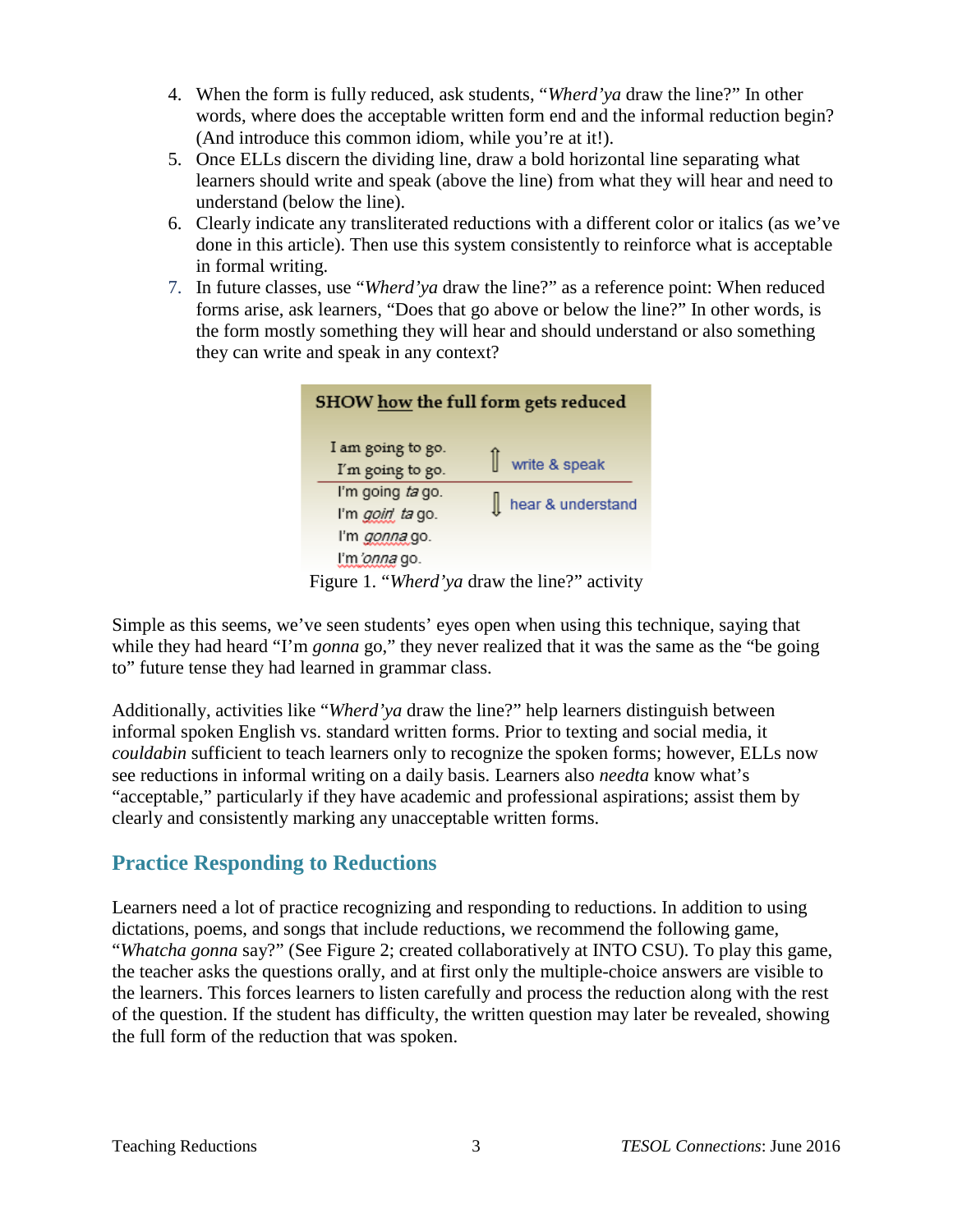

The first, simple question in Figure 2 is intended for a lower level learner. The second, more complex structure is a sample question better suited for an advanced learner. As you can see, learners must understand the meaning of the reduced form in order to choose an appropriate answer to each spoken question.

## *T'sum* **Up**

When we teach ELLs to recognize, understand, and respond to reductions, their communication skills may be enhanced in several ways. Not only will they better comprehend reduced speech, but they also experience increased overall listening comprehension because they practice listening at a discourse level—beyond the mere form of the words they hear. This enables them to understand a wider variety of English speakers and typically results in greater conversational confidence, with smoother communication and more risk-taking. Finally, learners with the ability to draw the line between formal and informal written forms are better prepared for academic and professional English communication.

### **References**

- Brown, J. D., & Kondo-Brown, K. (Eds.). (2006). *Perspectives on teaching connected speech to second language speakers.* Honolulu, HI: National Foreign Language Resource Center.
- Celce-Murcia, M., Brinton, D. M., & Goodwin, J. M. (1996). *Teaching pronunciation*. Cambridge, United Kingdom: Cambridge University Press.
- Moffie, H. L. (2012, November). Teaching reductions: *Whatcha gonna* do with '*em*? Conference presentation at the annual conference for Colorado Teachers of English to Speakers of Other Languages, Denver, CO.